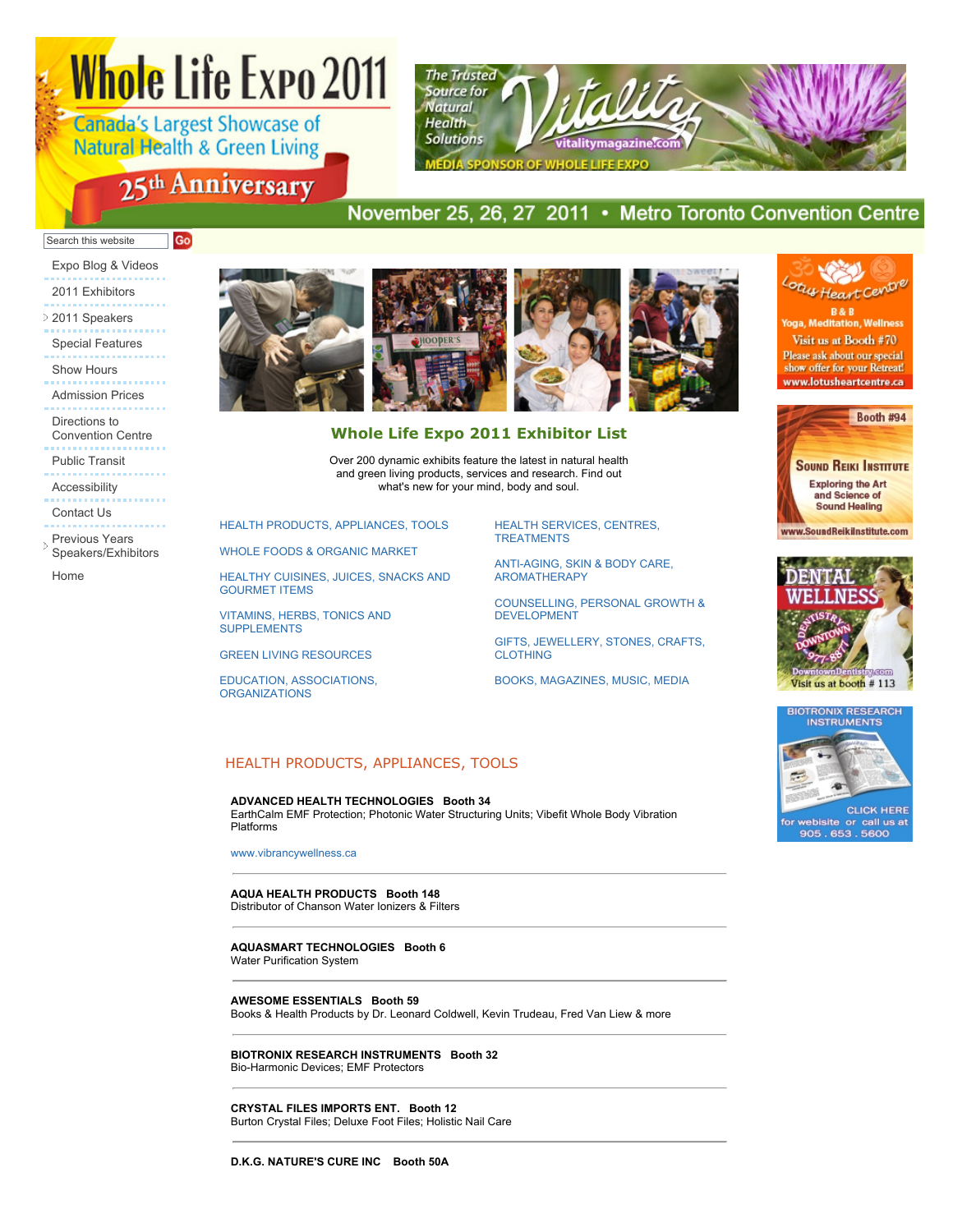Diacom Biofeedback Device

#### **ENERGY ARMOR Booth 15** Negative Ion Health & Wellness

## **ERADICATOR Booth 98**

Canadian Manufacturer of EMF Protection Products; ELFR Eliminators; Lotus Shield; Home Eradication Kits specializing in Geopathic Stress Eradication and Hair Analysis

www.eradicator.ca

#### **ESSENTIA Booth 60**

Electromagnetic Meters & Protections; EMF Survey; Geiger Radiation Meters; OTT LITE Full Spectrum Light; Books

www.essentia.ca

#### **GENESIS HEALTH LIGHT CORPORATION Booth 249** Pain Relief Light - A Powerful New Technology Designed to Relieve Pain and Accelerate Healing

#### **GIA WELLNESS CANADA INC. Booth 250**

Gia Health & Wellness Products - i-H2O; Cell / Universal Guards; Nutritional Supplements

#### **GREEN HEALTH Booth 51**

Quality Omega & Green Power Juicers; Blend Tec Blenders; Dehydrators; Sprouters; "Your Source for Raw Food Appliances in Canada"

www.greenhealthcanada.com

#### **GREEN'S YOUR COLOUR Booth 16A** Stainless Steel Double Wall Bottles & Food Containers

#### **HEAVEN FRESH CANADA INC Booth 54**

Air Purifiers; Water Ionizers; Massagers & Shower Heads

#### **LIFE ENERGY SYSTEMS INC Booth 36**

Life Lite® Full Spectrum Daylight LED Lamps

## **MERIDIAN ENERGIES GROUP INC Booth 104, 105**

Bio Photon Light Therapy Training Academy

www.meridianenergiesgroup.com

#### **NATUROPATHIC HEALTH BAND Booth 7** Relief of Joint + Muscle Pain or Money Back

#### **PEACHTREE HEALTH FOODS Booth 96B** Kangen Water

## **QBIOHEAL Booth 143**

Salt Pipe & Light Therapy Devices

**SAUNA RAY Booth 41, 42** Medical Grade Saunas

#### **SERENITY 2000 - IT'S MAGNETIC Booth 141**

Quality Magnetic Products: Waist & Knee Supports, Jewelry for Pain, Energy and Stress; 30 Day Money Back Guarantee

**SOLADEY CANADA / DR. OKSANA SAWIAK Booth 149** Revolutionary Light Activated Ionic Toothbrush

#### www.soladey.ca

**SOLEVATION INC. Booth 24** Natural Surface Exfoliating Tub Mat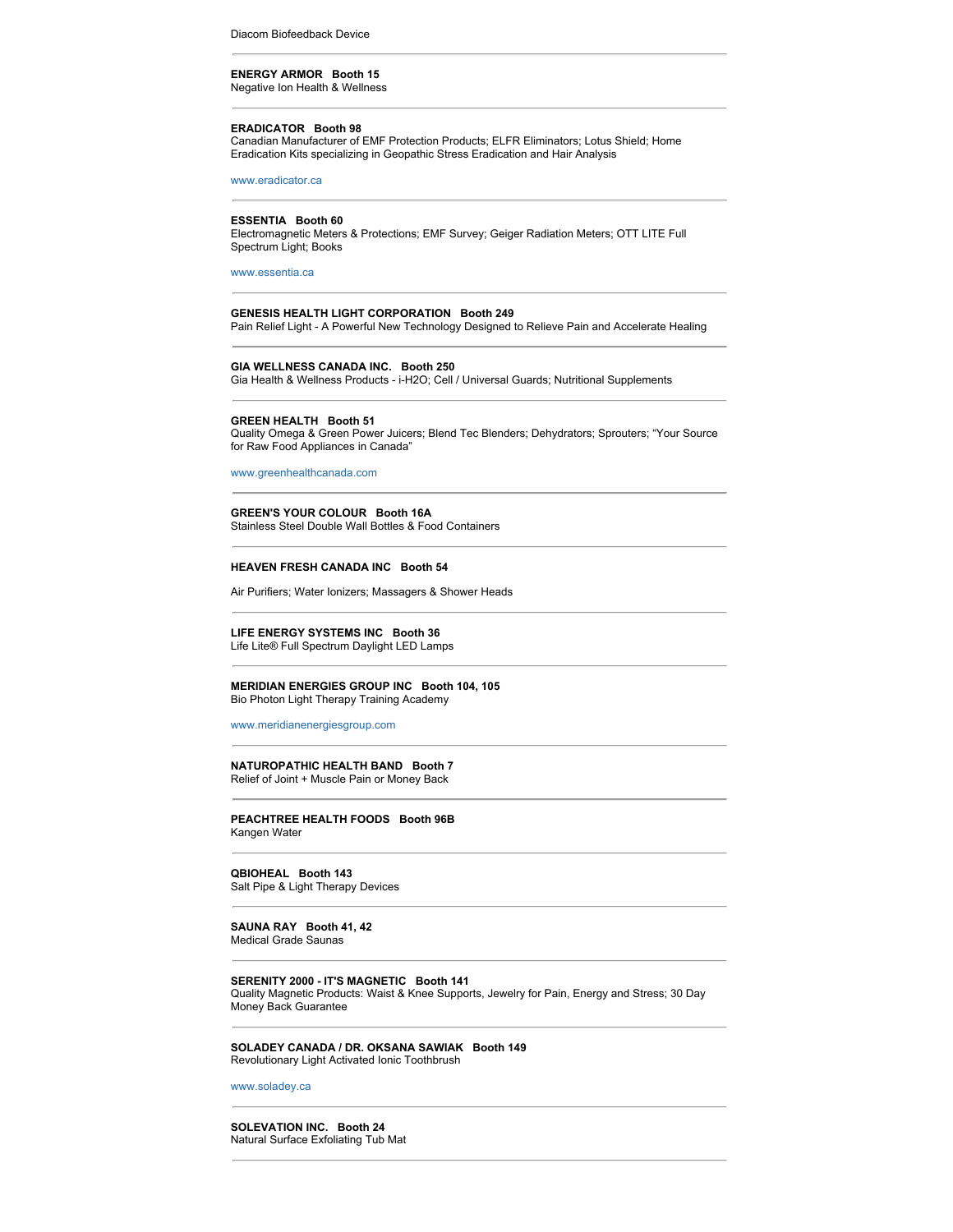**SPROUTGROWERS.COM Booth 13** Information and Kit for Growing Sprouts

**T-ZONE HEALTH Booth 248** Vibration Machines

**THE ORTHOTIC WORKS Booth 35** Mx Orthotics; Foot Supports; Custom Fabricated by Computerized Gait Technology

**UNIVERSAL STONE Booth 43** All Natural, Multipurpose Cleaner from Germany

**VIELIGHT INC Booth 126** Intranasal Light Therapy Energy Healing

www.vielight.com

**VITA-MIX CORPORATION Booth 247** High End Blender; Wet Containers; Dry Containers; Soy Protein Powder

**YUP INC Booth 3** Yup Delight, Eco Friendly Meditation Light

Back to top

## WHOLE FOODS & ORGANIC MARKET

#### **ANANDA CHOCOLATE Booth 215**

Organic dark Chocolate from Ecuador; Environmentally Friendly; Socially Responsible

**ANKE.CA ORGANICS Booth 235**

GoBio! – Organic Candy; Snacks; Desserts; Bouillons; Coffee

#### **COCOVIE™ NATURALS Booth 234**

Everything About Coconut ! Virgin Coconut Oil; Coconut Flour (Gluten Free); Coconut Sugar; Jam; Vinegar; Coconut Soaps, Lotions; Herbal Loundry Granules (For Sensitive Skin)

## **CRUDA CAFÉ Booth 242**

Raw, Vegan, Organic Food

#### **CRUDESSENCE KOMBUCHA INC Booth 226** Kombucha Tea Drink

**GARDEN GATE FARMS Booth 222** Fresh Wheatgrass & Broccoli Sprout Juice

**GOVINDA'S (ISKCON) Booth 229** Cooked Vegan Meals; Philosophical Books, CD's, Incense, Japa Beads

#### **HARMONY ORGANIC DAIRY PRODUCTS INC Booth 243**

Organic Milk and Brie Cheese

**HEARTY CATERING INC Booth 238** Prepared Food & Beverages With a Local & Organic Focus

**KING'S CAFE Booth 231**

Vegetarian Dim Sum; Dumplings; Soy Drumsticks; Fried Rice; Noodles; Stir Fried Vegetables

**L'ANCETRE CHEESE FACTORY Booth 240** Certified Organic Cheese & Butter

**NüD FüD Booth 217** Healthy, organic, raw/vegan, gluten-free snacks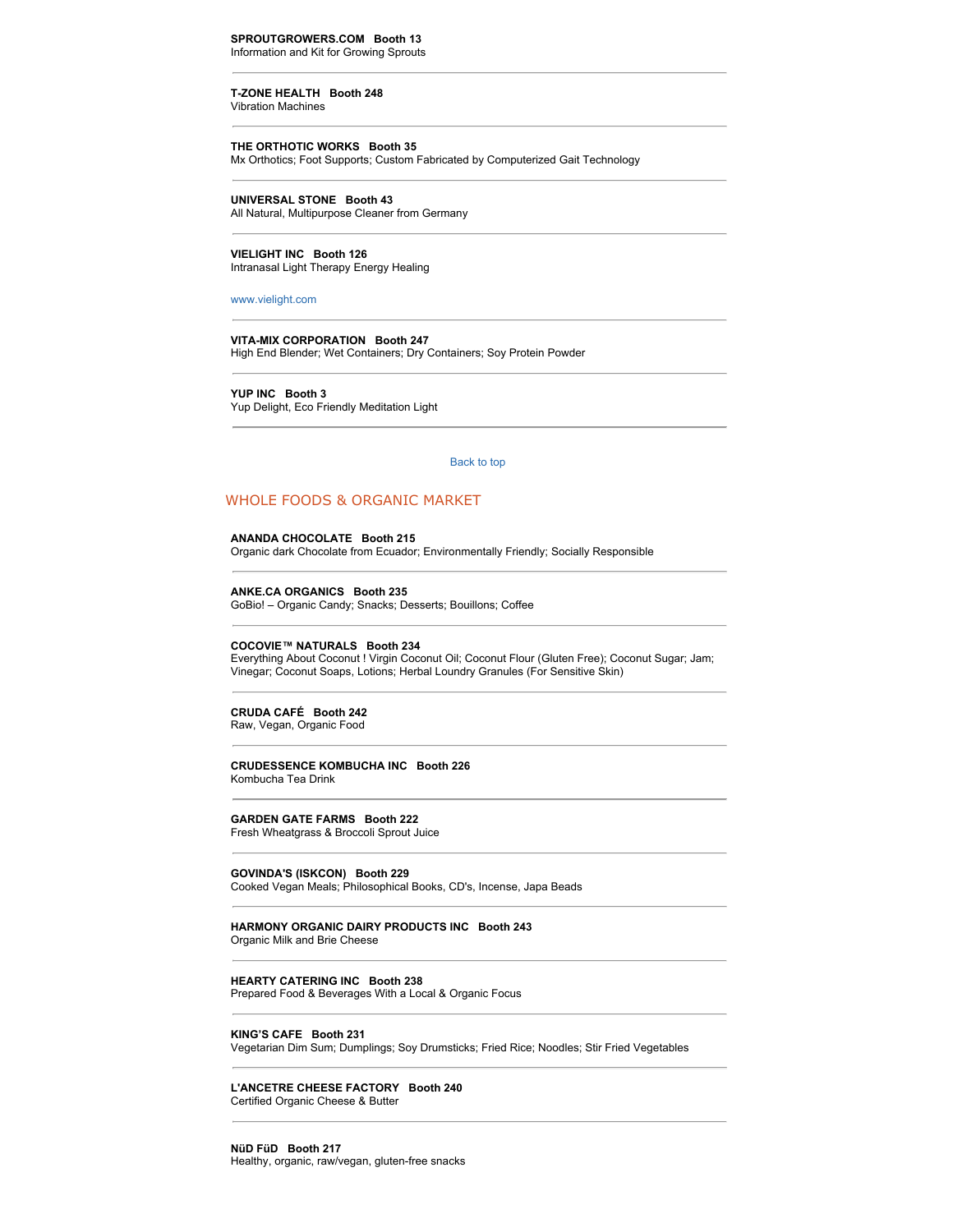#### **PRANA Booth 221**

Organic Snacks; Chia; Dried Fruits & Nuts – Packaged

#### **RAWFOODZ INC Booth 223**

Raw, Vegan & Organic Salad Dressings, Dips & Marinades

#### **RAWLLY RAWLLY DELICIOUS & SANDY'S HEALING CO. Booth 239**

Raw, Organic, Hand Crafted Gourmet Treats AND Organic Soaps, Creams & Teas

#### **RAWNATURALS Booth 150, 151**

Raw Vegan Whole Food Organic Supplements - LifeGive; Organic Vegan Cosmetic Line - Essensa

## **STICKLING'S SPECIALTY BAKERY LTD Booth 236**

Breads, Bagels, Muffins

#### **THE BEE SHOP Booth 225**

Honey; Propolis; Royal Jelly; Bee Pollen; Beeswax Candles

#### **THE PORTOBELLO BURGER Booth 241**

Vegetarian Food: Portobello Mushrooms Burgers; Tacos + Nachos; Salads + Gluten Free + Dairy Free Dessert

#### **TRADITION MISO Booth 230A**

**TROLL BRIDGE CREEK INC. Booth 218** Kiki Maple SweetWater Beverages

Back to top

#### HEALTHY CUISINES, JUICES, SNACKS AND GOURMET ITEMS

#### **ARAYUMA Booth 212**

Fair Trade Organic Spices; Fair Trade Organic Chai Tea & Organic Coconut Milk

#### **E3LIVE Booth 207**

Cell Therapy Rejuvenate (Super Foods)

#### **ECOIDEAS Booth 179, 204**

Lumiere de Sel; Ethnoscience; Salt Products; Ecological Whole Foods & Supplements

#### **GIDDY YOYO Booth 201**

Raw Chocolate & SENSE Superfoods

## **JULIEDANILUK.COM Booth 233**

Healing Teas; Hot Ginger Lemonade; Books by Julie Daniluk

#### **M.N.R. DISTRIBUTORS Booth 227**

Natural & Health Products; Rasm; Organic India; Neem; Viclo

#### **MANITOBA HARVEST HEMP FOODS Booth 206**

Hemp Oil, Hemp Butter, Hemp Hearts; Hemp Milk; Hemp Protein Powder

#### **ORGANO GOLD Booth 237**

Coffee, Tea, Hot Chocolate made with Ganoderma Mushroom

#### **SOLANTUS INC Booth 208**

'Wonderbar' All Natural, Gluten Free Bar

## **SUN LIFE GOJI Booth 169**

Dried Goji Berry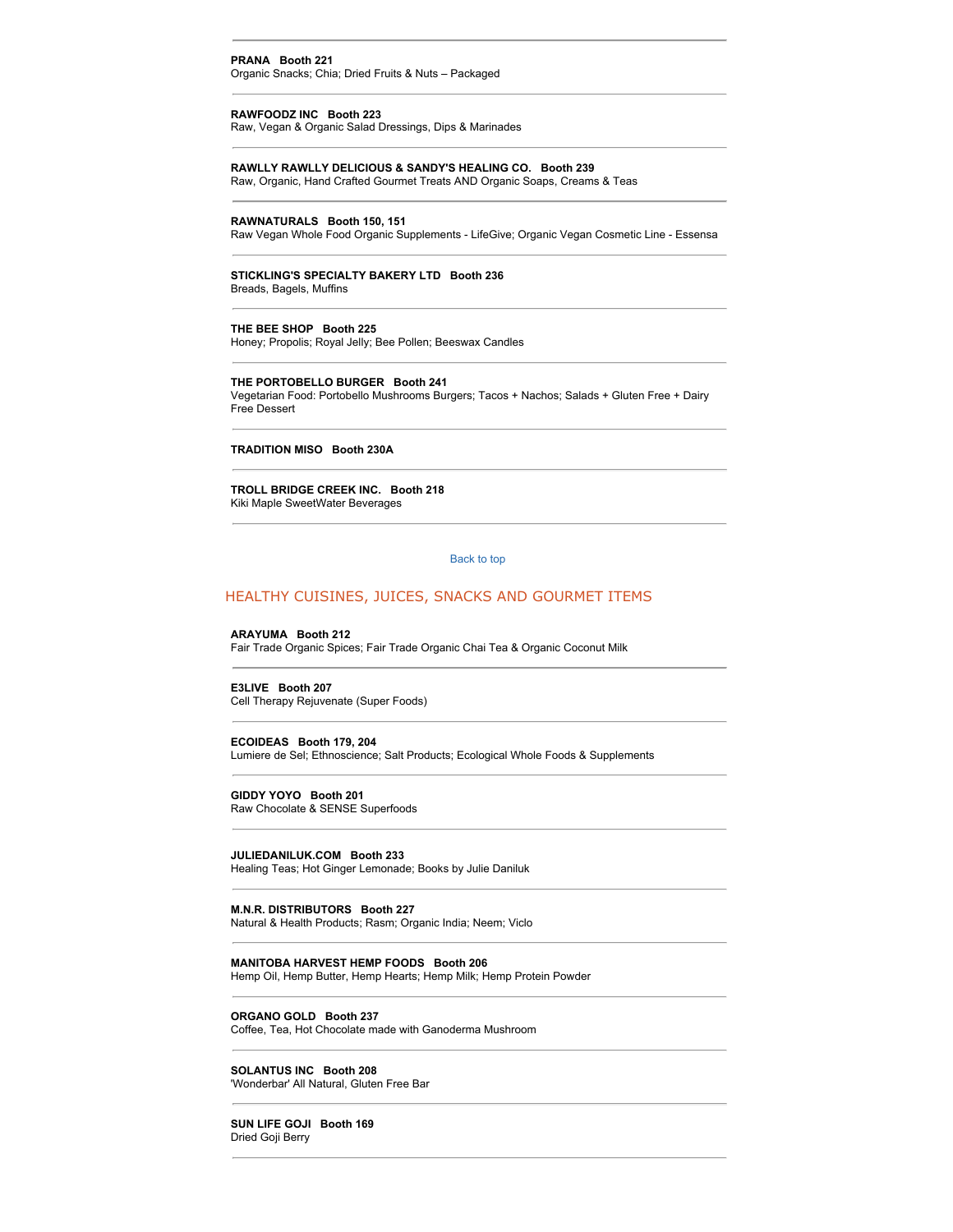#### **TASTE OF NATURE Booth 202** Organic Snack Bars

## **THE KING'S TEA INC Booth 182**

Loose Tea, Herbal Tea & Tea Accessories

#### **TONICA BEVERAGES Booth 220B**

Tonica Kombucha – Raw, Organic & Made in Toronto

#### **TOTALWELLBEING.CA Booth 173B**

Gluten-Free & Dairy-Free Granolas; Cookie Mixes; Muffin Mixes; Organic Coconut Sugar & Flour

#### **TROLL BRIDGE CREEK INC Booth 218**

Kiki Maple Sweet Water Beverages

www.trollbridgecreek.ca

#### **UPAYA NATURALS Booth 210, 211**

Raw Superfoods & Appliances; Kelp noodles; Ice Cream; Sun Warrior; Coconut Secrets; Excalibur Dehydrators; Juicers; Blenders; Spiralizers; Sprouters & Steve The Sproutman

www.upayanaturals.com

#### **VAN DYK'S JUICE PRODUCTS LTD Booth 209**

100% Pure Wild Blueberry Juice

#### **VEGA Booth 174**

Creators of Vega, MacaSure, ChlorEssence & SaviSeed

Back to top

## VITAMINS, HERBS, TONICS AND SUPPLEMENTS

#### **ADVANTAGE HEALTH MATTERS Booth 205, 228**

New Chapter; Pukka Teas; Enzymedica; Henna Plus; Organic Traditions; Bali'Sun; Earth Calm; Uhtco

#### **ARBONNE INTERNATIONAL Booth 45** Swiss Vegan Health & Wellness Company

#### **ASEA INDEPENDENT ASSOCIATES Booth 97**

ASEA, Stabilized Redox Signaling Molecules for Healing & Healthy Aging

#### **BIO-K PLUS INTERNATIONAL INC Booth 171** Biok+ Probiotics

#### **EPHRA-KAY INTERNATIONAL Booth 146**

Genesen Touch Pointer; Neurozyne-x; Sea Vegetable; Fermented Ginseng Oil; Herbal Supplement; Dangjo Pepper

#### **ESSIAC CANADA INT'L INC Booth 170** Herbal Supplement

**FLORA MFG & DIST LTD. Booth 216** Herbs; Plant Oils; Tonics; Whole Food Supplements

#### **GET NUTRITION CONSULTING INC Booth 127A** Metabolic Balance® – The Original, All Natural, European Weight Loss Program

#### **HAKEEM HERBALS LTD Booth 153** Manufacturer of Natural & Herbal Products

**HEALTHY PLANET Booth 244, 245**

North American Herb & Spice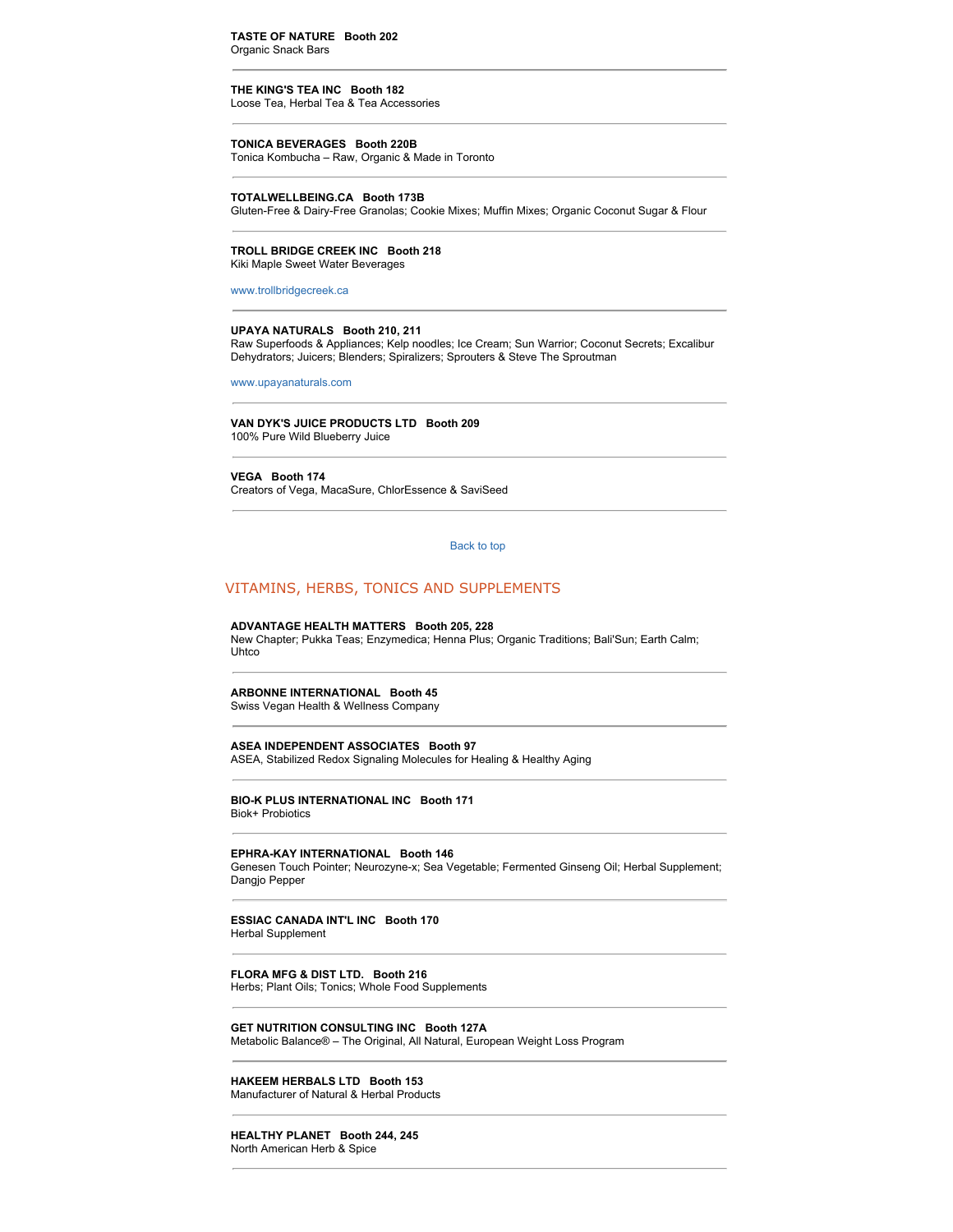#### **HOOPERS PHARMACY Booth 187-196** Holistic Pharmacy - 4 Locations

#### **KNOWLEDGE PRODUCTS Booth 152**

Award Winning Herbal Food Supplements; Free Testing for Parasites, Candida & Organs of Elimination

**LIFE FORCE INTERNATIONAL Booth 255**

Body Balance - Organic Whole Food Liquid Nutrition

#### **NATURAL CALM CANADA Booth 47, 48**

Magnesium Supplements; Open Sky Café

#### **OMEGA ALPHA Booth 162, 163**

Scientific Quality Supplements Since 1992

**ONTARIO NUTRITIONAL HEALTH ASSOCIATION Booth 58** Excel Nutritional + Bio - Meridian Health Test Centre

#### **OSUMEX NATURAL ALTERNATIVES LTD Booth 168** LB17 Probiotics; Flax Hulls; Krill Oil; Urine Testing Kits

#### **PURE-LE NATURAL / GLOBAL BOTANICAL Booth 180, 181** Herbal Supplements

**SMITH'S PHARMACY Booth 183-186 & 197-200** Canada's Natural Pharmacy

**THE HERB WORKS Booth 164** Herbal Products made from Wild Crafted & Certified Organic Botanicals

**TRUESTAR HEALTH Booth 130,131** Health & Wellness Company

**UNICITY BIOS LIFE SLIM Booth 37** Clinically Proven, Medically Endorsed for Diabetes, Bad Cholesterol, Heart Disease and Obesity

**YOUNGEVITY CANADA Booth 8,9** Health Supplements

#### Back to top

## GREEN LIVING RESOURCES

## **ONTARIO ELECTRONIC STEWARDSHIP Booth 39**

We Oversee the Responsible Recycling of End-of-Life Electronics

**SOLRCON GREEN ENERGY SYSTEMS CORPORATION Booth 252** Leading Installer of Solar Solutions – FIT & MicroFIT Grid-Tied - Residential & Commercial

#### **STEWARDSHIP ONTARIO Booth 40**

Orange Drop; Recycles Your Household Hazardous Waste

www.makethedrop.ca

#### **UNIVERSAL STONE Booth 43** All Natural, Multipurpose Cleaner from Germany

**VOLLARA FOR LIFE Booth 56** Laundry Pure; Fresh Air to Go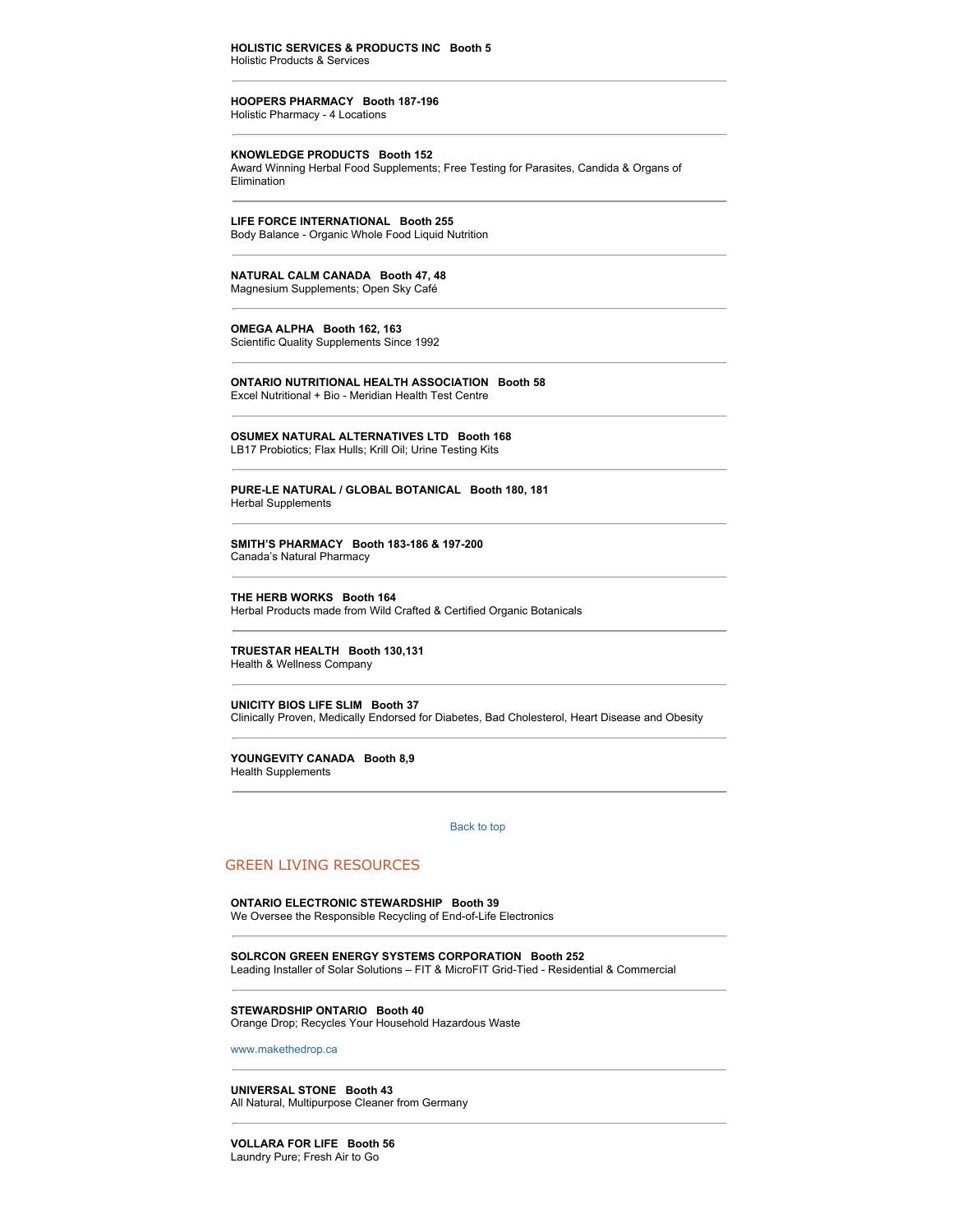#### Back to top

#### EDUCATION, ASSOCIATIONS, ORGANIZATIONS

#### **CANADA REVENUE AGENCY (CRA) Booth 117**

Learn About the Disability Tax Credit (DTC)

#### **CANADIAN ORGANIC GROWERS Booth 224**

Organic Information

#### **CANADIAN SCHOOL OF NATURAL NUTRITION Booth 132** Diploma Program

**CANADIANS OPPOSED TO FLUORIDATION Booth 99** Advocacy / Public Education for Ending Water Fluoridation

#### **CARP: A NEW VISION OF AGING Booth 256**

National, Non-partisan, Non-Profit Organization Committed to Advocacy, Community and Social Change for Canadians 45+

#### **CLUB CRANBERRY Booth 49**

Mini Vacations

#### **ECKANKAR CANADA Booth 107** Ancient Wisdom for Today

#### **INSITITUTE OF SOUL HEALING & ENLIGHTENMENT Booth 77** Power of Soul - Soul Healing for Humanity

#### www.drsha.com

#### **INSTITUTE FOR CONTEMPORARY SHAMANIC STUDIES Booth 85** School for the development of human potential

www.icss.org

#### **INSTITUTE OF HOLISTIC NUTRITION Booth 166** Applied Holistic Nutrition - Full or Part Time Programs

# **MODERN MEDITATION Booth 79A**

Mindfulness Meditation Instruction & Emotional Intelligence Assessment

#### **MODERN MYSTERY SCHOOL Booth 64, 65**

The MMS is an Institution Built on Metaphysical Teachings & Healing Arts all Based on Humanitarian Ideals

**NATURAL HEALTH PRODUCTS PROTECTION ASSOCIATION (NHPPA) Booth 176** Non Profit Activist Group Protecting Public Access to Natural Health Products

#### **ORTHOMOLECULAR HEALTH / INTERNATIONAL SCHIZOPHRENIA FDN. Booth 116** Evidence-Based Resources for Nutrition and Mental Health

#### **SOUND REIKI INSTITUTE Booth 94**

Conscious Reincarnation™ Programs; Sound Healing Musicians

## www.soundreikiinstitute.com

## **THE EPOCH TIMES Booth 101**

Falun Gong; Shen Yun Performing Arts

#### **THE STONE MASSAGE COMPANY Booth 111** Hot Stone Therapy Supplies & Education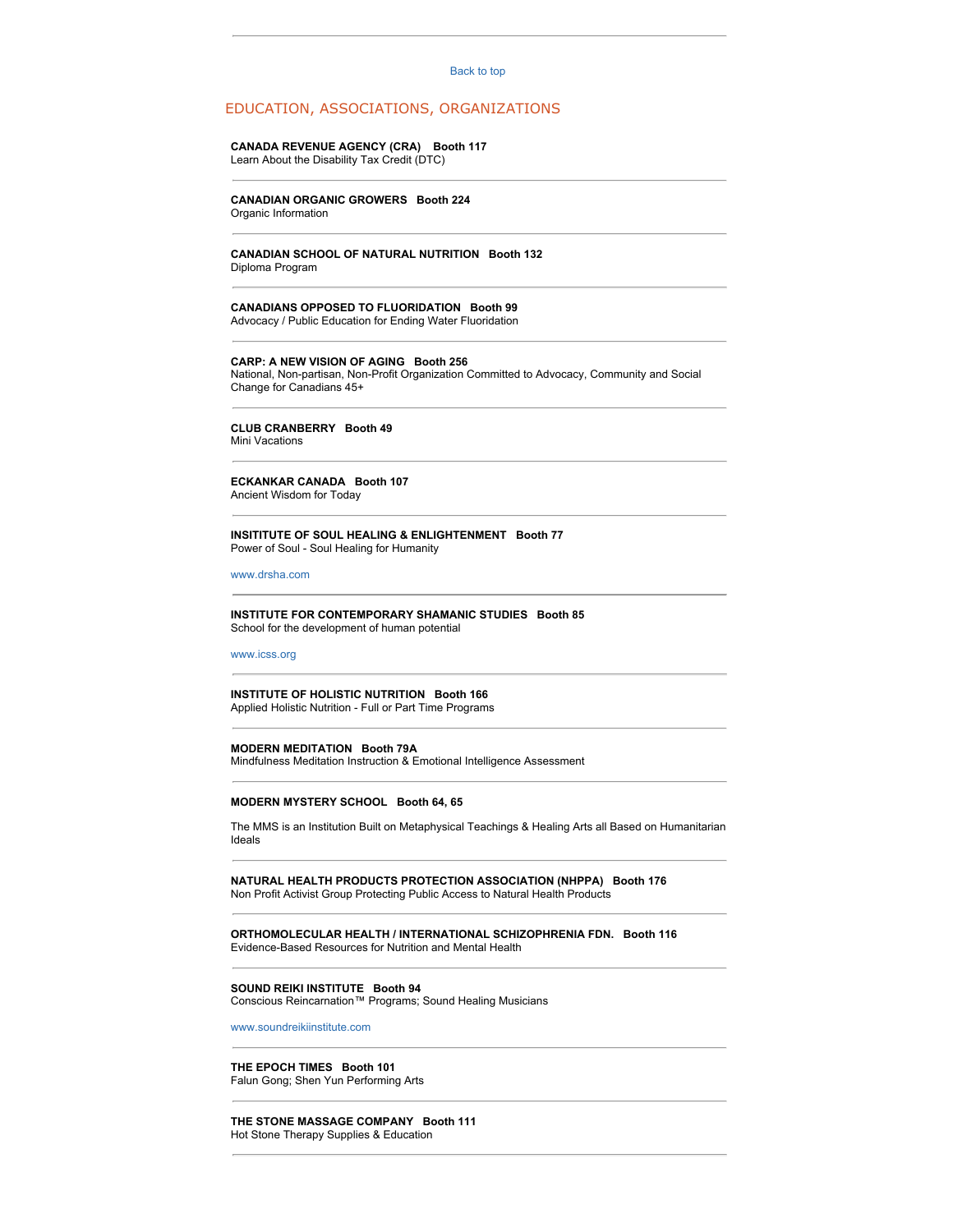### **TORONTO TEACHING CENTRE Booth 78**

Ascended Master Teachings, Books, CD's & DVD's by The Summit Lighthouse

## **TORONTO VEGETARIAN ASSOCIATION Booth 232B**

Free Recipes; Info on Vegetarian Nutrition; Cookbooks

## **TRANSFORMATIONAL ARTS COLLEGE Booth 90**

Educational Programs and Workshops

#### **WU & YEUNG QI GONG WELLNESS INSTITUTE Booth 135, 136** Qi Gong teachings & Healing Psychology

www.masterteresa.com

#### Back to top

#### HEALTH SERVICES, CENTRES, TREATMENTS

**CALM ABIDING HEALING THERAPIES Booth 103B** Rolfing Structural Integration; Polarity Therapy; Reiki & Indian Head Massage

www.cathyintegration.com

#### **CANADIAN WELLNESS ALLIANCE Booth 102** A Network of Health Care Practitioners to Serve You

**CRANIO-SACRAL PLUS Booth 95B** Craniosacral Therapy; Vibrational Energy Medicine; Homeopathics

#### **DIVINE TOUCH Booth 123**

Massage; Shiatsu; Reiki; EMF-Balancing; Oracle Card Reading; OXYjet Facial Rejuvenation

**DOWNTOWN DENTISTRY Booth 113** Dental Wellness

www.downtowndentistry.com

#### **DR. DANA COLSON / WELLNESS BASED DENTISTRY Booth 155, 156**

www.allsmiles.ca

**DYNAMIC WELLNESS SOLUTIONS Booth 159** Lymphatic Drainage & Detoxification Technology & Services

**FACE READERS Booth 120** Psychosomatic Therapy Face Analysis

**FRESH START OXYLIFT Booth 154** Oxylift Facelift

#### **GAKHAL FAMILY CHIROPRACTIC Booth 69** Thermography Screening of Nervous System

**JEAN'S MOBILE REFLEXOLOGY Booth 142** Reflexology in the Comfort of Your Home or Office

**KINGSBURY FAMILY CHIROPRACTIC Booth 93** Wellness Examinations

**LIVING FOODS INSTITUTE Booth 158** RAW & Living Foods Healing Center & Therapy Spa

#### **LOTUS HEART CENTRE Booth 70**

B&B, Yoga, Meditation Retreat & Wellness Centre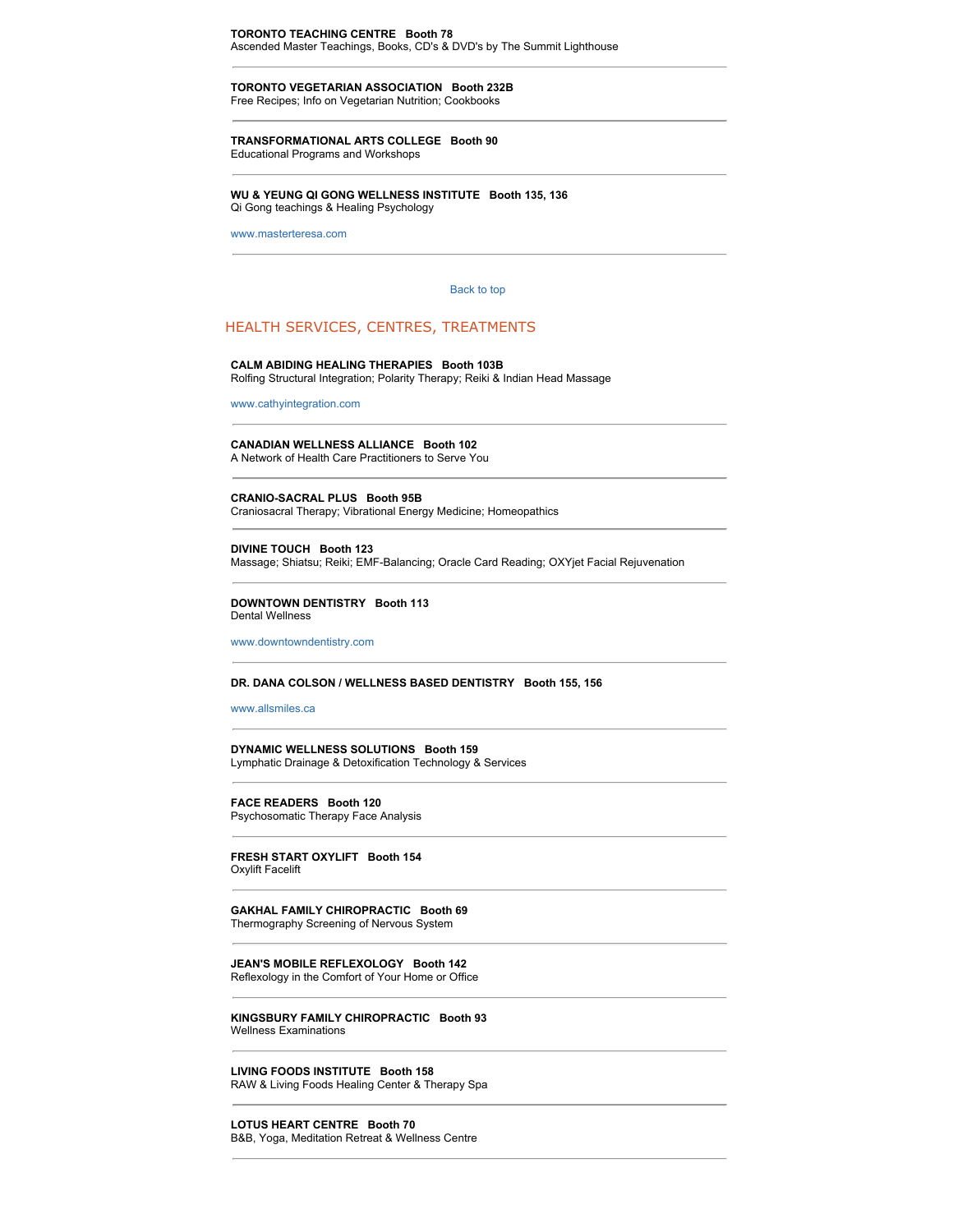## **LUCIANA'S WHOLISTIC HEALING / PHOENIX HEALING Booth 145**

Discover the Power of Counselling, Craniosacral Therapy & Crystal Energy Healing

**NEW MILLENIUM LIVING LTD Booth 95A** Holistic Practitioner / QRA Testing

## **NEXNEURO CANADA Booth 30**

Vibroacoustical Lounge

#### **ONTARIO NETWORK PRACTITIONERS Booth 88**

Spinal Assessments and Gentle Chiropractic Care

## **PERFECT BALANCE THERAPIES & CIRCLE OF ONE Booth 68**

John of God Crystal Healing Bed; Trinfinity 8; Axiatonal Alignment; Reiki

**POSITIVE ENERGY RESOURCE CENTRE Booth 74** Energy Massage and Healing Facilitation

#### **RED PAW HEALTH SERVICES Booth 118**

Computerized Dermal Screening for Food Sensitivities and More

#### **REFLEXOLOGY ASSOCIATION OF CANADA - TORONTO CHAPTER Booth 91, 92** Reflexology Mini Treatments

www.reflexologytoronto.com

**SAT DHARAM KAUR, N.D. Booth 127B** Naturopathic Medicine; Breast Health; Kundalini Yoga

**SHIATSU BY SHER ENERGY HEALING CENTRE Booth 86** Hot Stone Shiatsu; Reflexology; Sacred Experiences in Peru

**SHIATSU SOCIETY OF ONTARIO Booth 106** Shiatsu for Health Care and Pain Relief

**THE EYE FIX Booth 124B** Proven Method for Reversing Near-Sightedness, Far-Sightedness and Astigmatism

**THE WELL ADJUSTED CHIROPRACTIC CENTRE Booth 129** Chiropractic Health Check

**TORONTO HEALING ARTS CENTRE Booth 133 & 134**

**TRAGER Booth 138** Trager Bodywork with James Reid

**TURNER WELLNESS Booth 112** Get Your Head Examined – for Head Injuries, Headaches, Special Needs Children

**VIP BREAST IMAGING Booth 139** Automated Breast Ultrasound

**VITA HEALTH CLINIC Booth 157** Posture Check

Back to top

## ANTI-AGING, SKIN & BODY CARE, AROMATHERAPY

**AGNES FROM THE MEADOW Booth 103A**

Organic Skin Care & Visalus, Made in Canada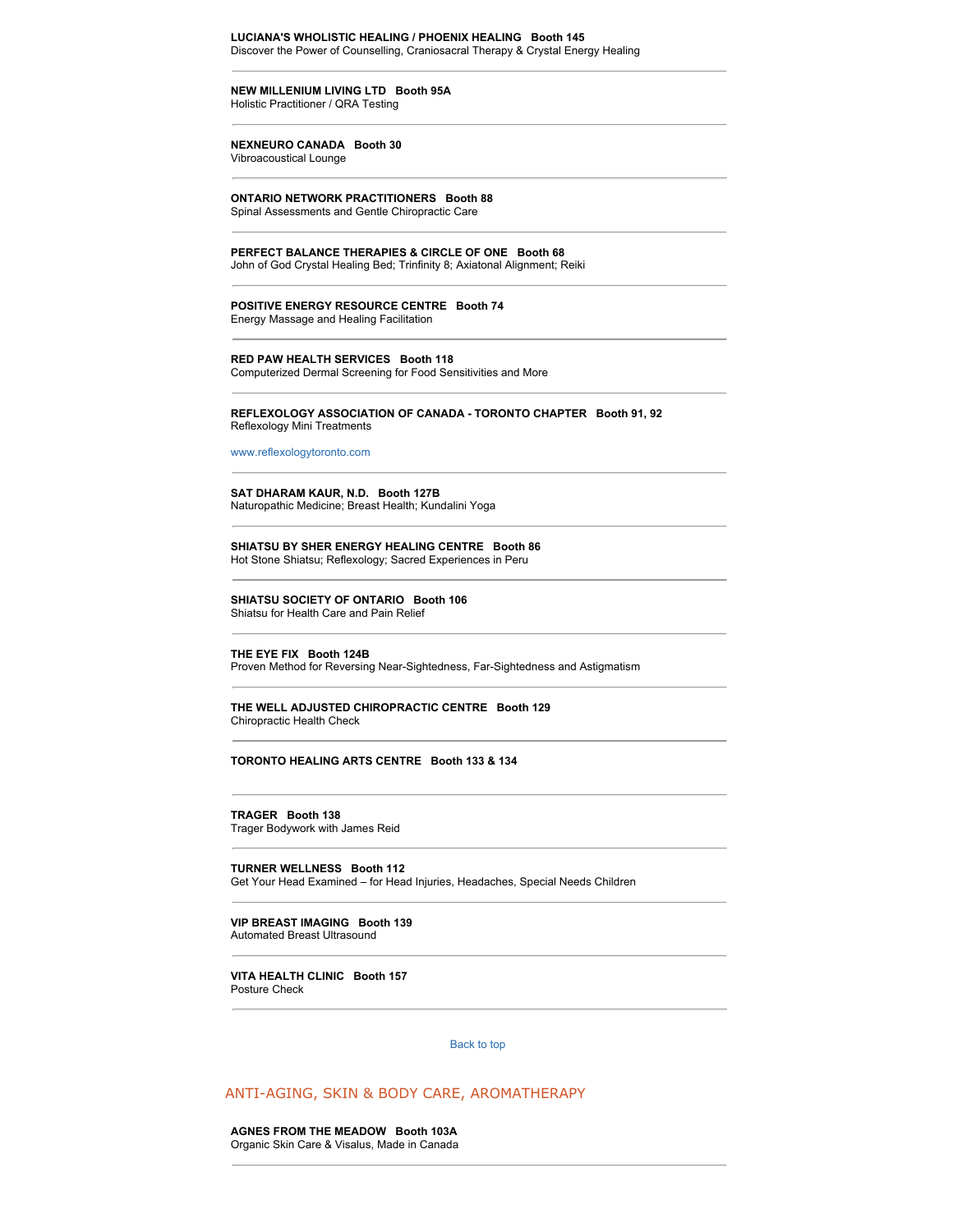#### **ALL NATURALS COSMETICS INC Booth 110** Shea Butter Products

www.allnaturalscosmetics.ca

#### **CALM ABIDING HEALING THERAPIES Booth 103B** Skincare; reiki; Indian head massage

www.lotustouch.ca

#### **EARTH LAB COSMETICS Booth 96A**

Natural skin care & Mineral Makeup - No Animal Testing; No Parabens; No Sulphates; Made in Canada

**FM'S AROMATHERAPY (AROMATANTRA) Booth 52** Aromatherapy for Skin, Hair, Wellness, Essential Oils / Kits, Crystal Wands, Shri Yantras, Books

#### **GREEN BEAVER Booth 128**

Organic Personal Care Products

**HERBALVEDA Booth 53**

Himalayan Garlic; Essential Oils; Organic Spices; Indian Head massage

#### **HERBS OF KEDEM Booth 122**

Skin Care Products, 100% Natural for Eczema, Nail Fungus and Other Skin Conditions

**LOCSURIA NATURAL HAIR SYSTEM Booth 44B**

**MAIGA SHEA BUTTER Booth 19B** Raw Shea Butter for Body Moisturizing

#### **PURE + SIMPLE Booth 114, 115**

Natural and Organic Skin Care & Services

www.pureandsimple.ca

## **SAHARA MINERAL COSMETICS Booth 125**

Argan Oil; Mineral Mask; Mineral Powders

#### Back to top

#### COUNSELLING, PERSONAL GROWTH & DEVELOPMENT

#### **ACCESS CONSCIOUSNESS Booth 121**

Body Process "The Bars™" & Books for the Art of Conscious Living

www.accessconsciousness.ca

#### **ARC Booth 160**

Pilgrimages / Retreats at a North American Sacred Site (Avalon Retreat Center); International Transformational Travel; Earth Mysteries Teachings

**ART OF BIM/ERIK VALDMAN Booth 108**

Karma Diagnosis; "Karma Secrets Academy" - Courses & Programs to Achieve Life Goals

#### **AURA PHOTOS BY FIRST STAR Booth 257** Advanced Kirlian Aura & Chakra Photos

www.aura-photos.com

#### **BART SMIT / PLACE RIGHT Booth 81** Deep Trance Channeler / Meditation Teacher; Feng Shui

www.placeright.com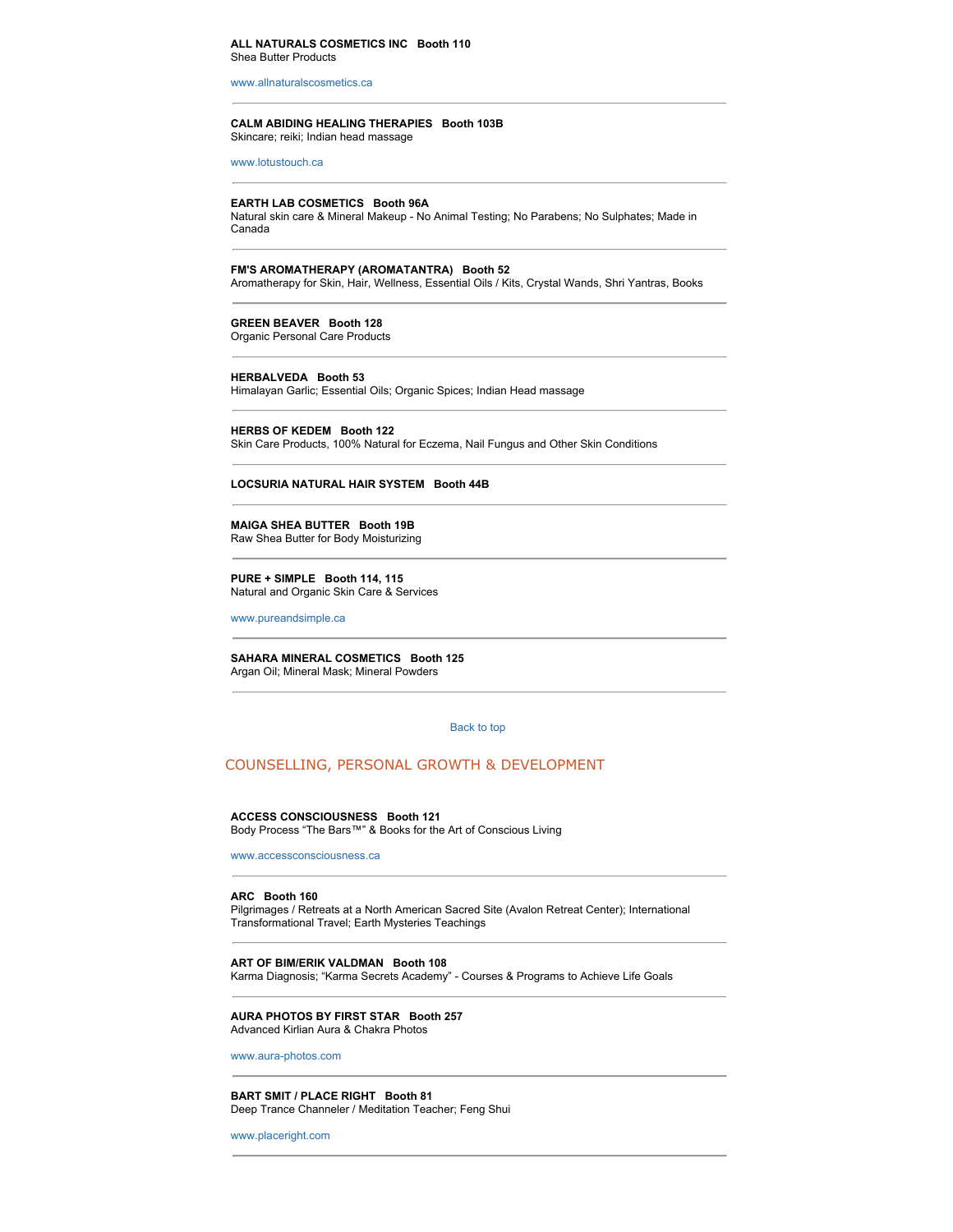## **BEL AGORA Booth 73**

Russian Pyramid & Wands of Horus

#### **CHARLOTTE SZIVAK Booth 83**

Alchemist; Counsellor; Animal Communicator; Ascension Activator; Intuitive

#### **EXCELLENCE 360; HEAD TO HEAL Booth 22**

Intuitive Readings, Akashic Records, Consultations - Raise your Vibrations, Books, Dowsing, Intuitive Card Decks

#### **GLOBAL VISIONS COACHING Booth 61**

Transformational Coach; Inspirational Products

## **INVESTORS GROUP Booth 140**

Holistic Financial Planning & Wealth Management

# **KINDRED SOULZS Booth 80**

Angel Readings; Reiki Healing; Attunements; Akashic Records; Enter Draw to Win a Free Angel Reading

www.kindredsoulzs.com

#### **MODERN MEDITATION Booth 79A** Mindfulness Meditation Instruction & Emotional Intelligence Assessment

www.modernmeditation.ca

#### **RAINBOW STAR Booth 89**

Aura Photos; Organ testing; Emotional Clearing

#### **THE CENTRE OF CIRCLEWISDOM Booth 109** Energy Medicine & Shamanic Healing

www.circlewisdom.ca

#### **TONY UBEROI Booth 82** Intuitive Readings

#### **TRANSMISSION MEDITATION Booth 79B** Personal Growth

#### **UNIVERSAL LIFE - THE INNER RELIGION Booth 62** Spiritual Material

#### **WHISPERING SONG TEACHING LODGE Booth 161**

Traditional Healing; Alchemical Wisdom Workshops; Shamanic Soul-Based Energy Medicine™

#### Back to top

## GIFTS, JEWELLERY, STONES, CRAFTS, CLOTHING

#### **ALICJA CENTRE OF WELL-BEING Booth 57** Dowsing Tools, Pyramids; Vibrational Jewellery; Amulets

**AMBERSOUL Booth 23** Shungite: Secret Russian Stone for Healing & Meditation

#### **ASIRI'S TREASURES Booth 31**

Alpaca Wool Products; Peruvian Jewelry

#### **CRYSTAL PALACE GEMS & MINERALS INC Booth 18** Natural Rock Crystals; Stone Jewellery

#### **FRIENDLY CRYSTALS Booth 28**

Healing Crystals; Tumbles; Chips; Natural Minerals; Gemstone Jewelry